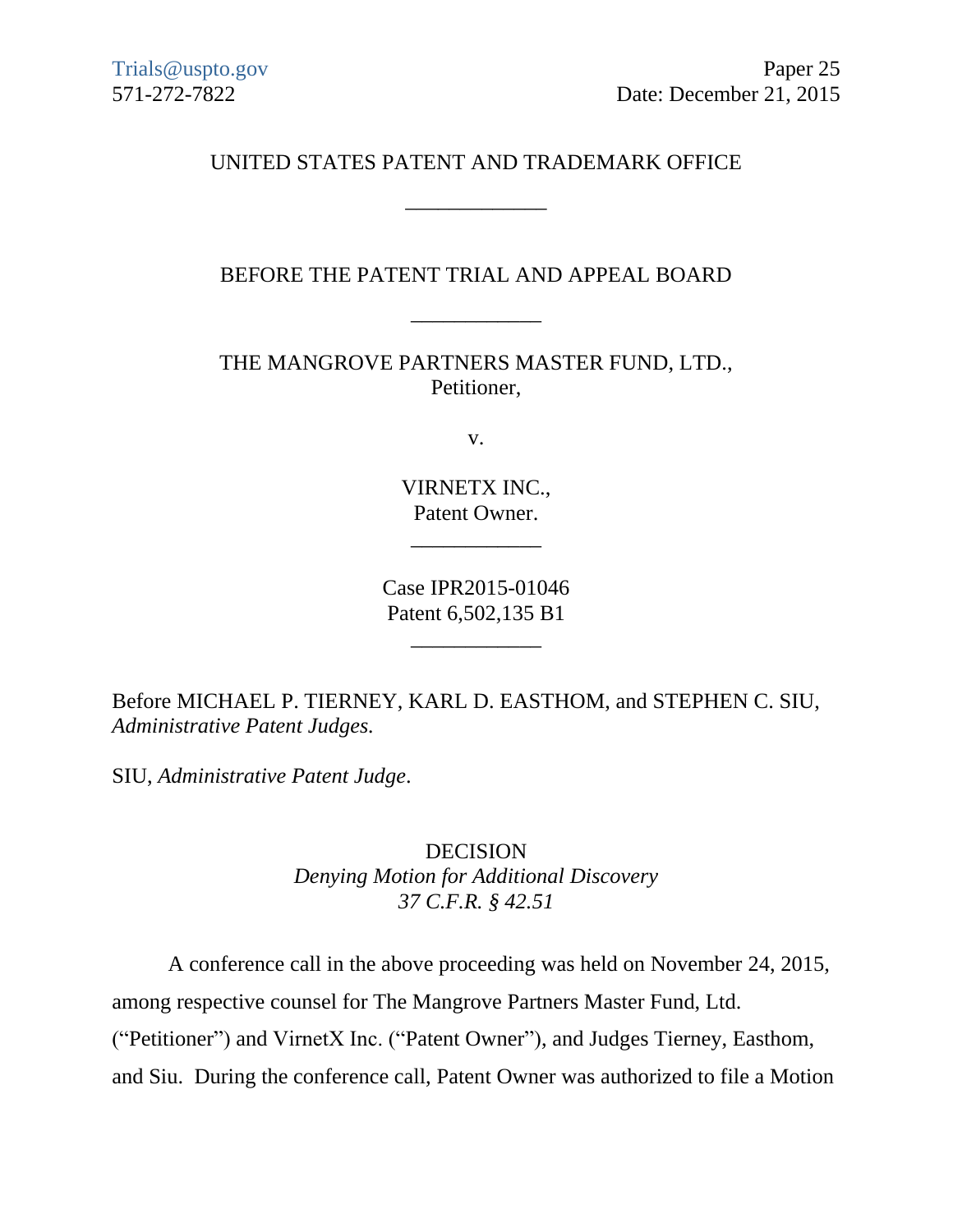for Additional Discovery (subsequently filed December 9, 2015, Paper 22, "Motion") regarding whether additional parties should have been named as a real party-in-interest in this *inter partes* review proceeding and Petitioner was authorized to file an Opposition to Patent Owner's Motion for Additional Discovery (subsequently filed December 14, 2015, Paper 24, "Opposition").

Patent Owner "requests discovery that will further show that Mangrove Partners, Nathaniel August, the US Feeder, the Cayman Feeder, Mangrove Capital, and the investors (collectively, 'the other Mangrove entities'), are RPIs" because, according to Patent Owner, "Patent Owner's discovery requests meet the factors set forth in *Garmin Int'l, Inc. v. Cuozzo Speed Techs, LLC*, IPR2012-00001, Paper No. 26 (Mar. 5, 2013)." Motion 4–5. We disagree with Patent Owner's contention. For example, Patent Owner does not demonstrate sufficiently that Patent Owner's request for additional discovery shows more than a mere possibility that something useful will be discovered. *Garmin Int'l, Inc. v. Cuozzo Speed Techs, LLC*, IPR2012-00001, Paper No. 26 (Mar. 5, 2013). Hence, Patent Owner has failed to demonstrate that additional discovery is "necessary in the interest of justice."  $35 \text{ U.S.C.} \& 316(a)(5)$ .

Patent Owner argues that "Nathaniel August is President and majority owner of the Mangrove partners Hedge Fund" and that "the Mangrove Partners Hedge Fund has '*complete* discretion' to control the investments of the US Feeder, the Cayman Feeder, and Petitioner." Motion 1–2 (citing Ex. 2001, 3, 17; Ex. 2002, 1– 2). Even assuming that "Mangrove Partners Hedge Fund has '*complete* discretion' to control the investments of" various entities to be true, as asserted by Patent Owner, Patent Owner does not assert or provide a sufficient showing that Mangrove Partners hedge fund also has "complete discretion" and control over the preparation or filing of the Petition. Patent Owner relies on a "Uniform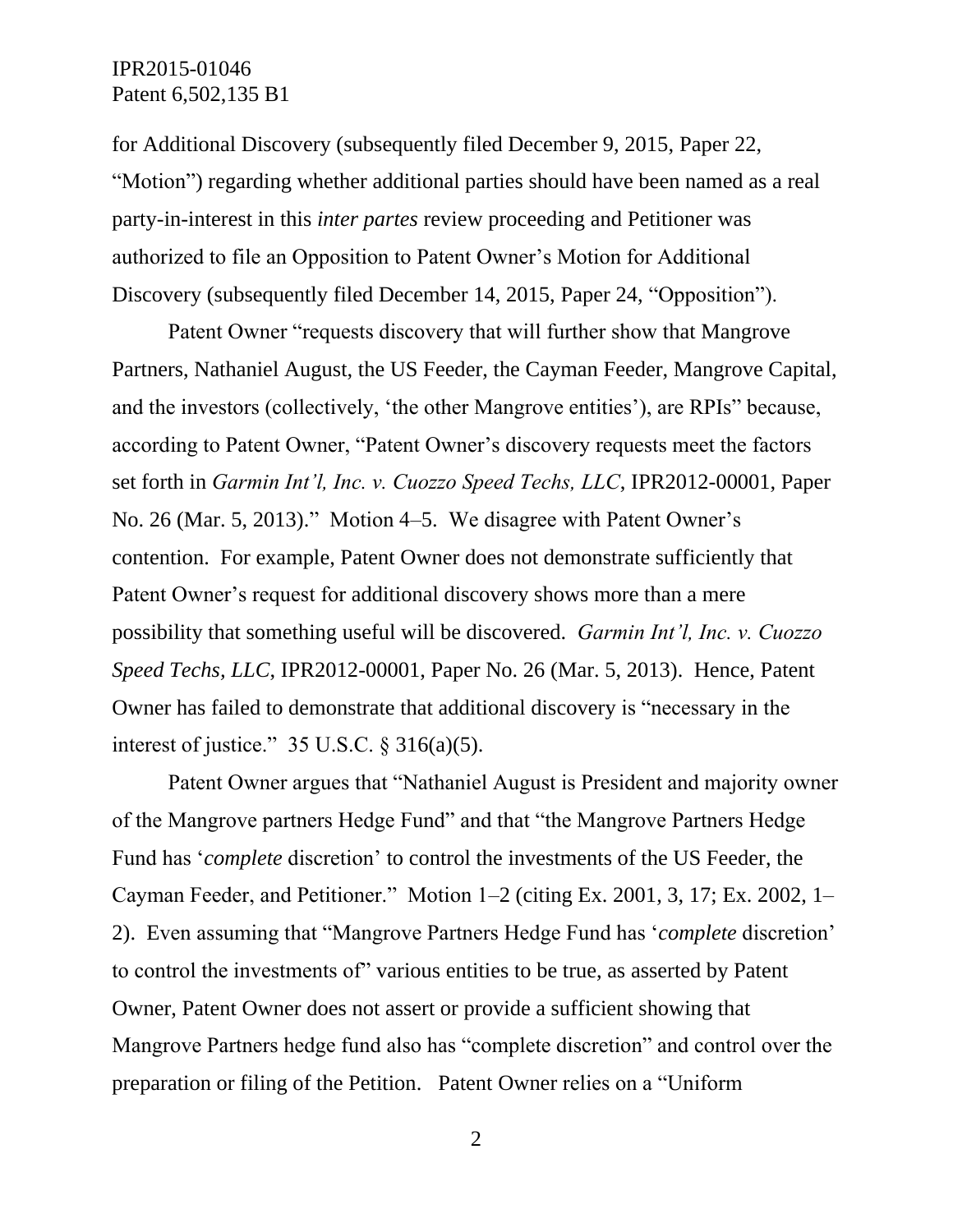Application for Investment Adviser Registration" and cites evidence that states that "Mangrove Partners . . . provides investment management services on a discretionary basis to the Funds" and that "Mangrove has discretionary authority to manage the assets of each Fund." Ex. 2001, 3, 17; Ex. 2002, 1–2. None of these documents appear to pertain or even refer to the Petition. Hence, the evidence does not show beyond speculation that in fact something useful will be uncovered.

Patent Owner argues that "funds from . . . investors were used for this proceeding." Motion 2 (citing Ex. 2001, 3–4, 6; Ex. 2041, 6–10, Ex. 2015, 34–35). Upon review of the evidence relied upon by Patent Owner, we do not identify (nor does Patent Owner point out) support for Patent Owner's contention that "funds from . . . investors were used for this proceeding." In the cited evidence, a "Mangrove Partners" brochure (Ex. 2001) merely states that "Mangrove Partners . . . provides investment management services on a discretionary basis to the Funds," that the "Funds' shared investment objective is to organically compound their net worth while minimizing the chances of a permanent loss of capital," and that "[a] minimum initial investment of \$1,000,000 is generally required to invest in any of [the] private funds." Ex. 2001, 3–4, 6. An excerpt from "Hedge Fund Regulation" entitled "Form Over Substance: Hedge Fund Structures" (Ex. 2015) describes "[a]n alternative approach is to use a 'master-feeder' structure" in which "the domestic partnership and offshore corporation are established to raise capital from their respective investor constituencies and then 'feed' their capital into a 'master fund' where the investment portfolio is held and managed" and provides a diagram in what appears to illustrate this process. Ex. 2015, 34–35. A "Uniform Application for Investment Adviser Registration (FORM ADV) (Ex. 2041) indicates, for example, that a "related person" is not "exempt from registration," is not registered "with a foreign financial regulatory authority," and shares both a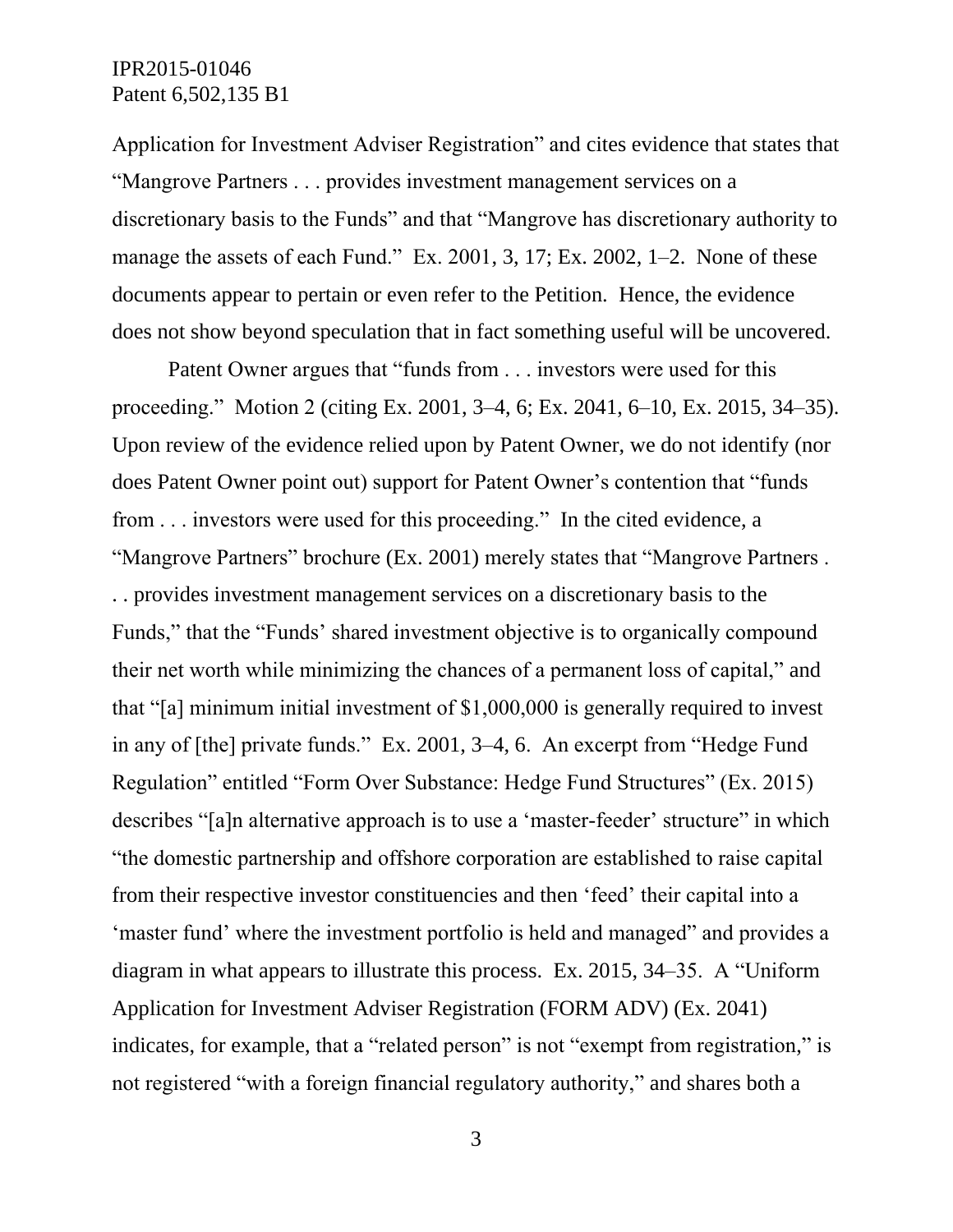"supervised person" and a "physical location." Ex. 2014, 6. Patent Owner has not shown sufficiently how any of the evidence relied upon support or even suggest that "funds from . . . investors were used for this proceeding," much less that any specific investor played any role in controlling the preparation or filing of the Petition. Indeed, none of the statements appear to be related to the Petition in any way. In addition, Patent Owner's theory, carried to its logical limit, incorrectly would capture as a real party-in-interest every major (or relatively minor) shareholder who invests in a corporation or fund. Hence, Patent Owner does not provide sufficient evidence to demonstrate more than a mere possibility that something useful will be discovered.

Patent Owner argues that "The Mangrove Partners Hedge Fund and Nathaniel August have repeatedly signed documents on behalf of Petitioner, the US Feeder, the Cayman Feeder, and Mangrove Capital" and the entities have "acted as a collective, referring to themselves as 'Mangrove.'" Motion 2 (citing Ex. 2007, 11–12; Ex. 2008, 12; Ex. 2009, 11; Ex. 2010, 11; Ex 2011, 11; Ex. 2012, 11; Ex. 2013, 5, 11; Ex. 2014, 1, 3–4). We are not persuaded by these arguments. Even if Patent Owner's argument that various individuals allegedly "signed documents" (none of which appear to pertain to the preparation or filing of the Petition – see, e.g., Exs. 2007–2014) or that the entities referred to themselves as "Mangrove," Patent Owner does not explain more than a mere possibility that something useful will be discovered. Hence, the evidence (e.g., Exs. 2007–2014) does not show beyond speculation that in fact something useful will be uncovered.

Patent Owner argues that "Petitioner has never denied involvement of the other Mangrove entities in this proceeding" and "file[d] a 'contingent motion to amend the real parties in interest.'" Motion 3. Even if "Petitioner has never denied" that the other Mangrove entities are real parties-in-interest, as Patent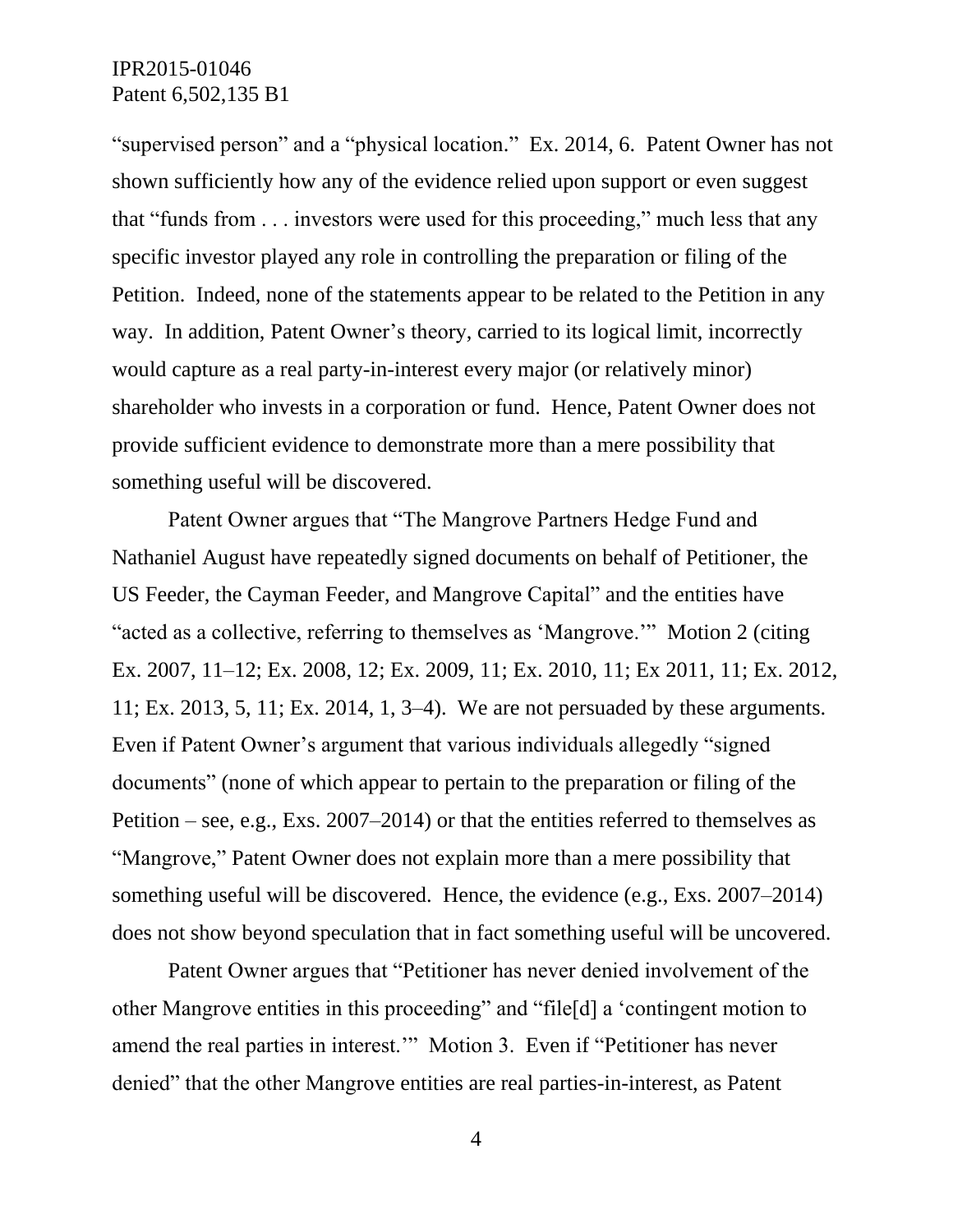Owner appears to contend, we are not persuaded that Patent Owner has demonstrated sufficiently more than a mere possibility that something useful will be discovered. For example, Patent Owner has not demonstrated adequately how Petitioner's alleged silence regarding this matter or Petitioner's filing of a contingent motion pertains to any alleged control exercised by the other Mangrove entities over the preparation or filing of the Petition in this matter. Nor do the alleged actions (or inaction) of Petitioner indicate more than a mere possibility that something useful will be discovered.

Patent Owner argues that "Petitioner's counsel indicated that Petitioner was willing to name all of the entities discussed [in the Motion], other than the investors, as RPIs," "if Patent Owner agreed to waive its right to challenge Petitioner's failure to properly identify the RPIs." Motion 3–4. Based on this alleged discussion, Patent Owner argues that "Petitioner's willingness to negotiate . . . shows that [Petitioner] . . . recognizes that there is an issue." *Id.* at 4. Patent Owner does not demonstrate sufficiently that Petitioner's alleged "willingness to negotiate" constitutes more than a mere possibility that something useful will be discovered. For example, it is entirely possible that Petitioner is merely willing to negotiate in order to resolve the issue raised by Patent Owner.

In considering the parties' arguments, we determine that Patent Owner has not met its burden in showing additional discovery is in the interests of justice as required under 37 C.F.R. § 42.51(b)(2).

#### Accordingly, it is

ORDERED that Patent Owner's Motion for Additional Discovery is denied.